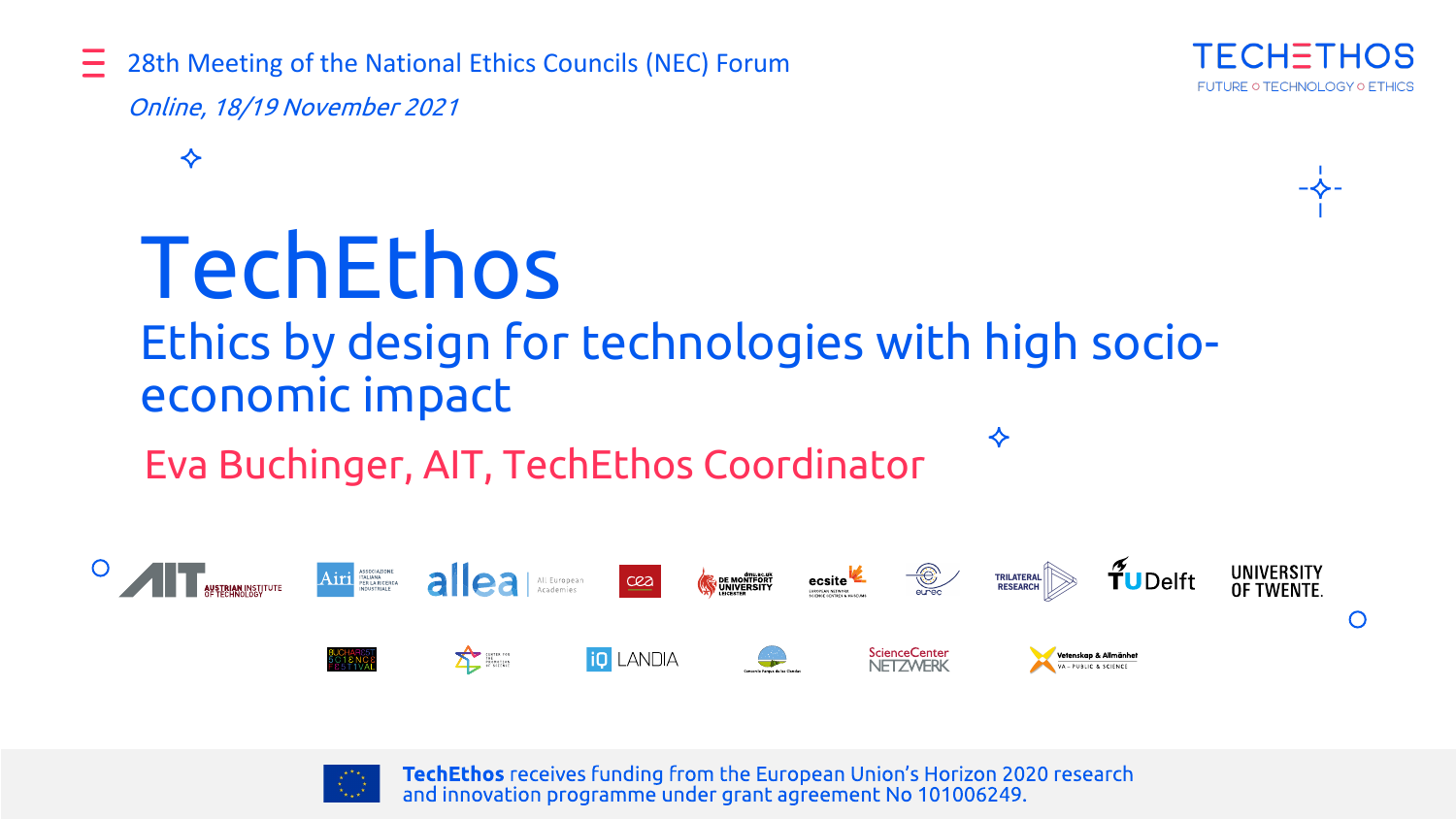

# Ethics by design

Ω

TechEthos aim

We will discuss and facilitate "ethics by design"…

…as an approach to bring ethical and societal values into the design and development of new and emerging technologies from the very beginning of the process.

Ethics by design in HEU "For Horizon Europe projects (…) start thinking about ethics while designing your proposal (…) use the <mark>ethics by design</mark> methodology for highly innovative activities (…)." <u>(https://ec.europa.eu/info/funding-</u> [tenders/opportunities/docs/2021-2027/common/guidance/how-to-complete-your-ethics-self-assessment\\_en.pdf](https://ec.europa.eu/info/funding-tenders/opportunities/docs/2021-2027/common/guidance/how-to-complete-your-ethics-self-assessment_en.pdf) )

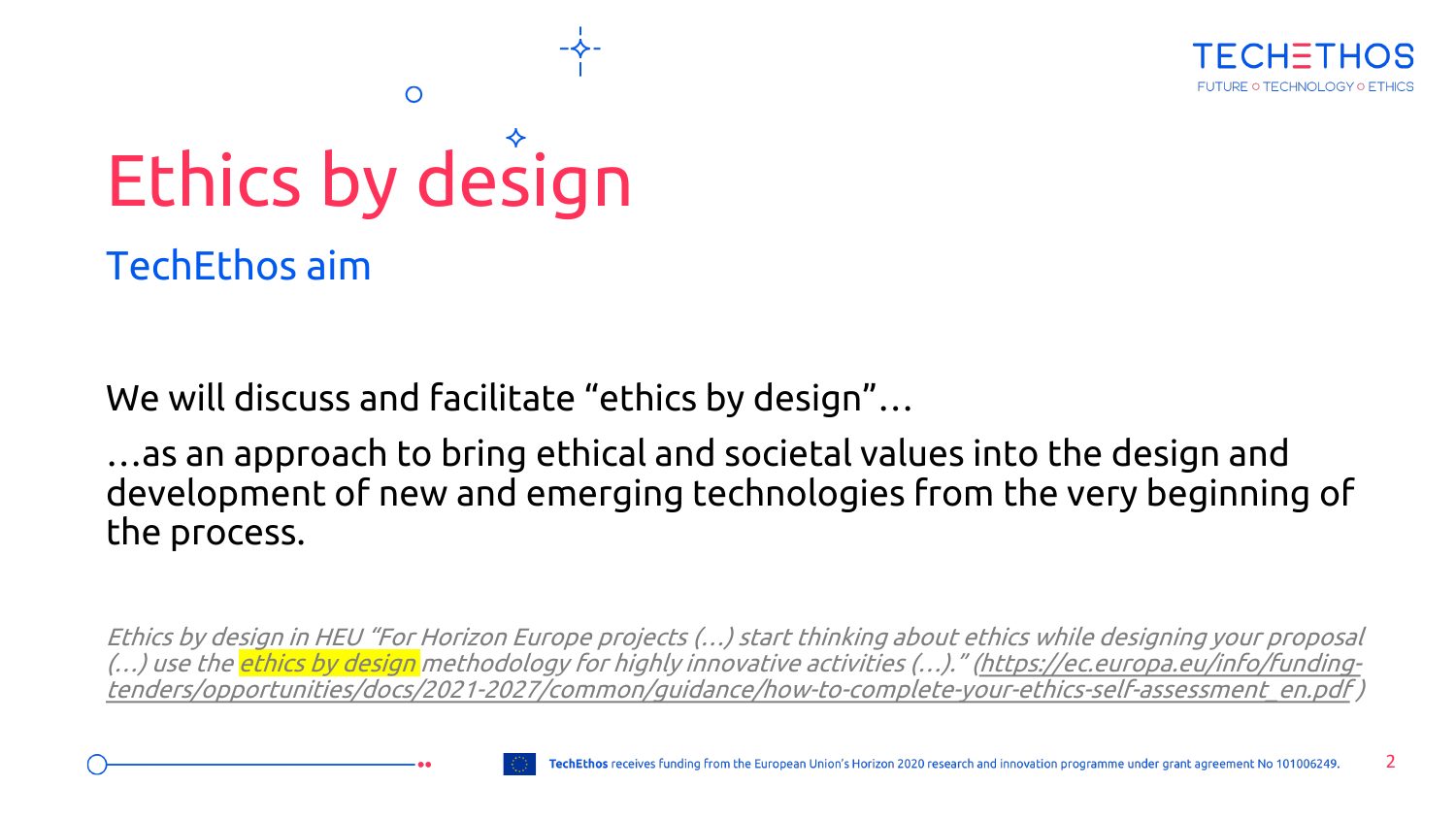

### Ethics guidelines

 $\circ$ 

TechEthos result

We will make ethics operational …

…by ensuring that reconciled needs of research and innovation and ethical concerns of the society are translated into actionable guidelines.

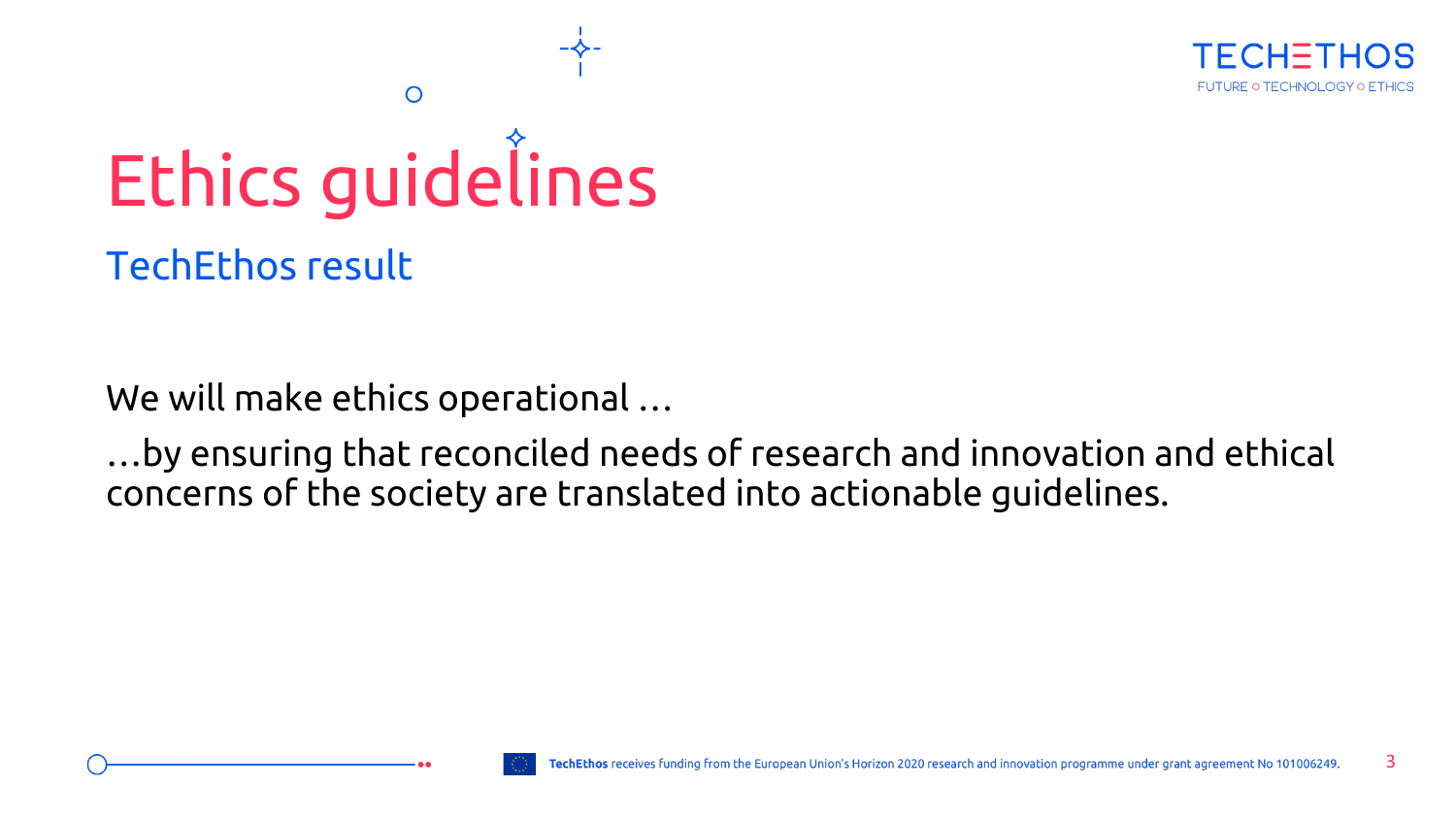

### Ethical & Socio-economic relevance

#### TechEthos scope

O

The TechEthos portfolio comprises three new and emerging technologies with a high socio-economic impact and significant ethics dimensions.

Climate engineering | Digital extended reality | Neurotechnologies

For these technologies we will explore the awareness, acceptance and aspirations of academia, industry and the general public alike and reflect them in the guidelines.

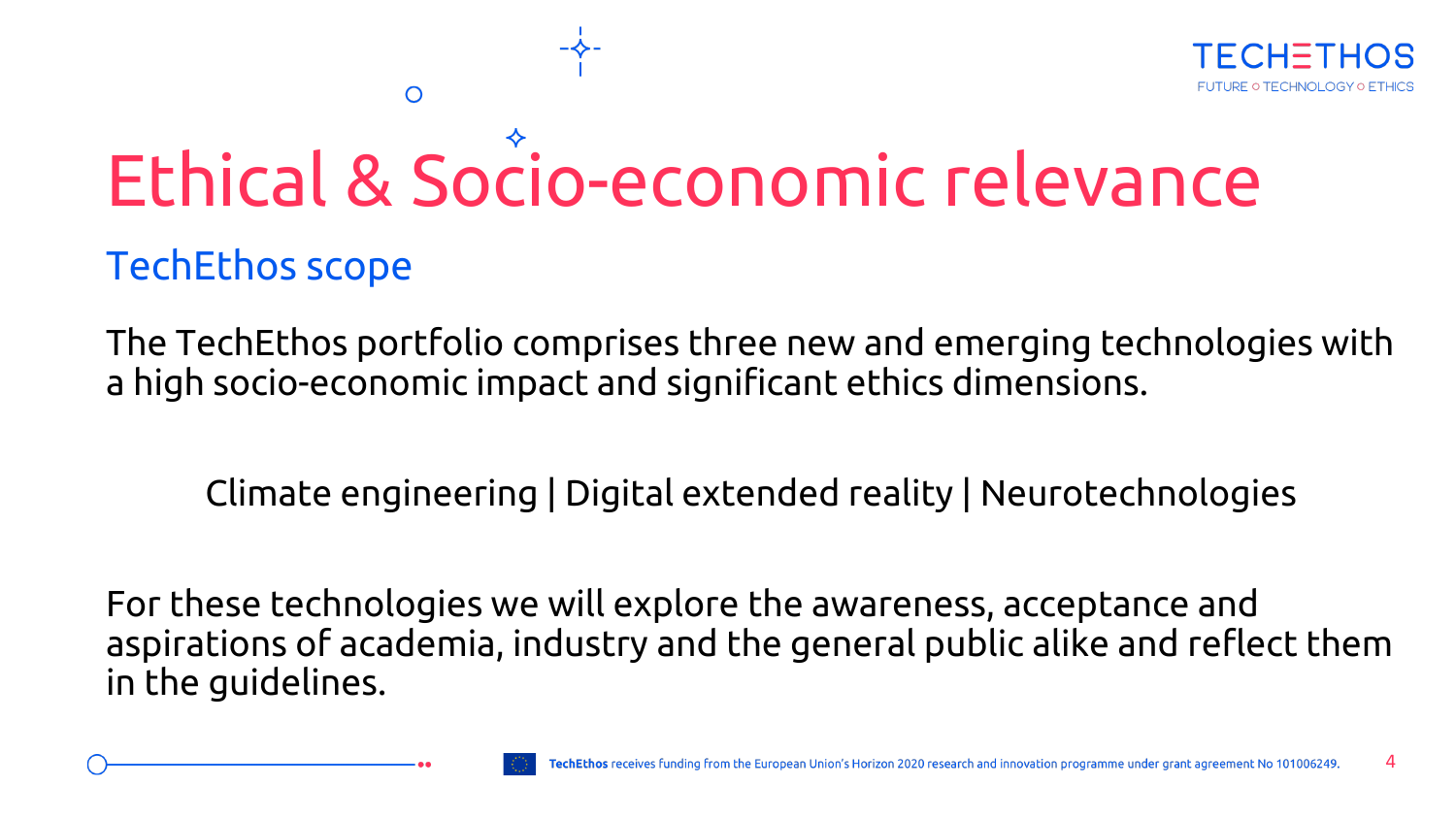

## Extended Reality XR

O

#### TechEthos focus

Extended Reality refers to AI-powered digital technologies (hardware and software) capable of perceiving and processing human sensorial outputs, e.g., voice, gestures, language, movement, emotions and other elements of human communication).

By processing such human-related data, extended or mixed virtual scenarios (e.g., visual, audio, linguistic or haptic) can be tailor-made or "customized" based on the user interest and behaviour. These technologies can be used to profile, model, predict, discriminate, and influence the user's behaviour or nudge their choices, as well as responding to these types of signals by creating an extended visual, audio, linguistic or haptic digital environment for users.

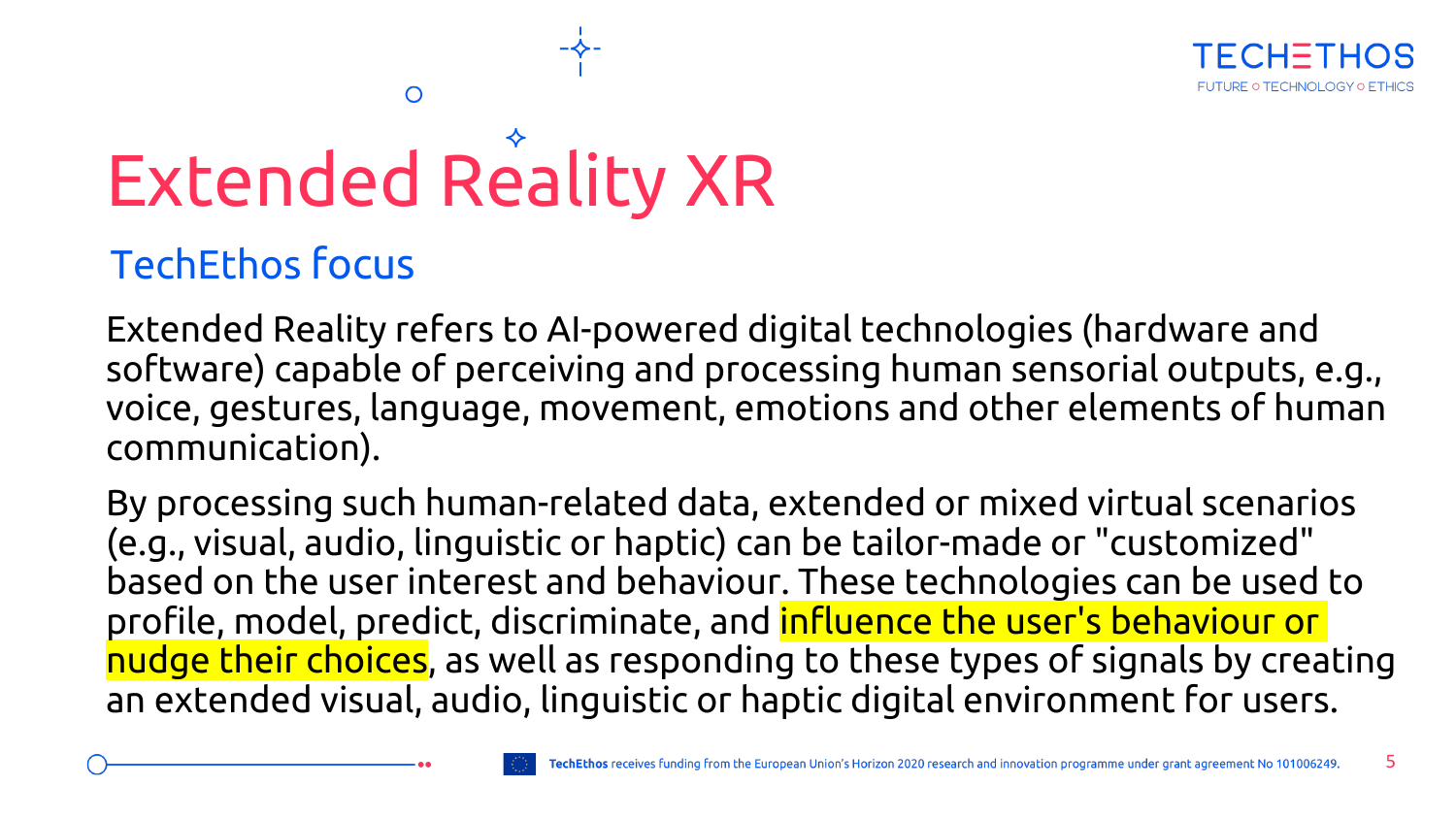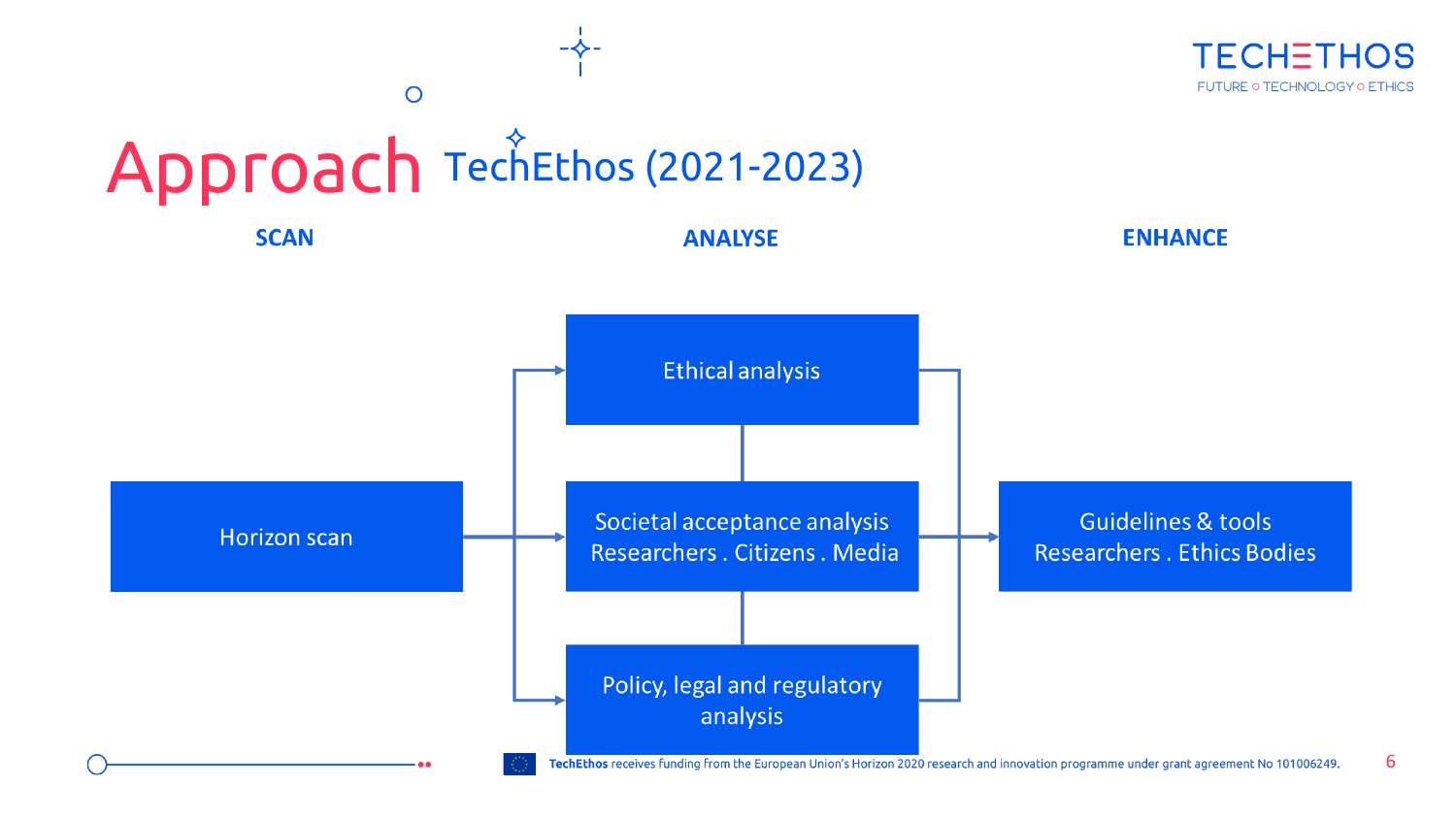#### **Building** of on experience

e.g. projects

PANELFIT

SIENNA

SATORI

SHERPA



Shaping the ethical dimensions of smart information systems-a European perspective (SHERPA)

**Guidelines for the Ethical Development of AI** and Big Data Systems: An Ethics by Design approach



Main authors: Philip Brey, Björn Lundgren, Kevin Macnish, and Mark Ryan. Other contributors: Andreas Andreou, Laurence Brooks, Tilimbe Jiya, Renate Klar, Dirk Lanzareth, Jonne Maas, Isaac Oluoch, and Bernd Stahl. Acknowledgment: We would like to thank the participants of the workshop in July 2019 and those who provided feedback on our guidelines.

> This project has received funding from the European Union's Horizon 2020 Research and Innovation Programme **Under Grant Agreement no. 786641**

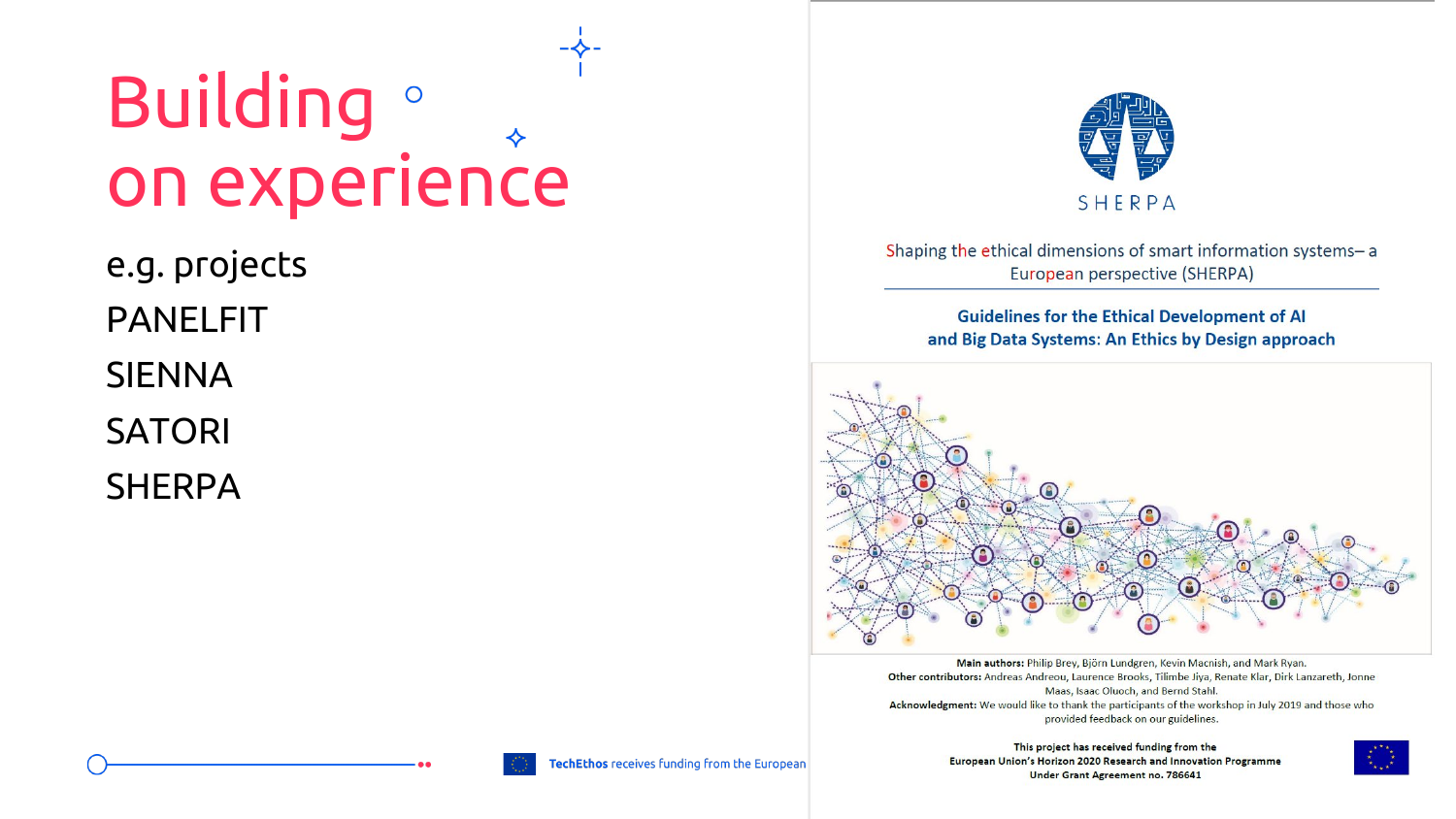8

## AI Ethics by design principles

#### Example SHERPA on AI & Big Data

 $\circ$ 

- Human agency, liberty and dignity
- Technical robustness and safety
- Privacy and data governance
- Transparency
- Diversity, non-discrimination and fairness
- Individual, societal and environmental wellbeing
- Accountability

Example EC on AI

- Respect for human agency
- Privacy, personal data protection and data governance
- Fairness
- Individual, social, and environmental well-being
- **Transparency**
- Accountability and oversight